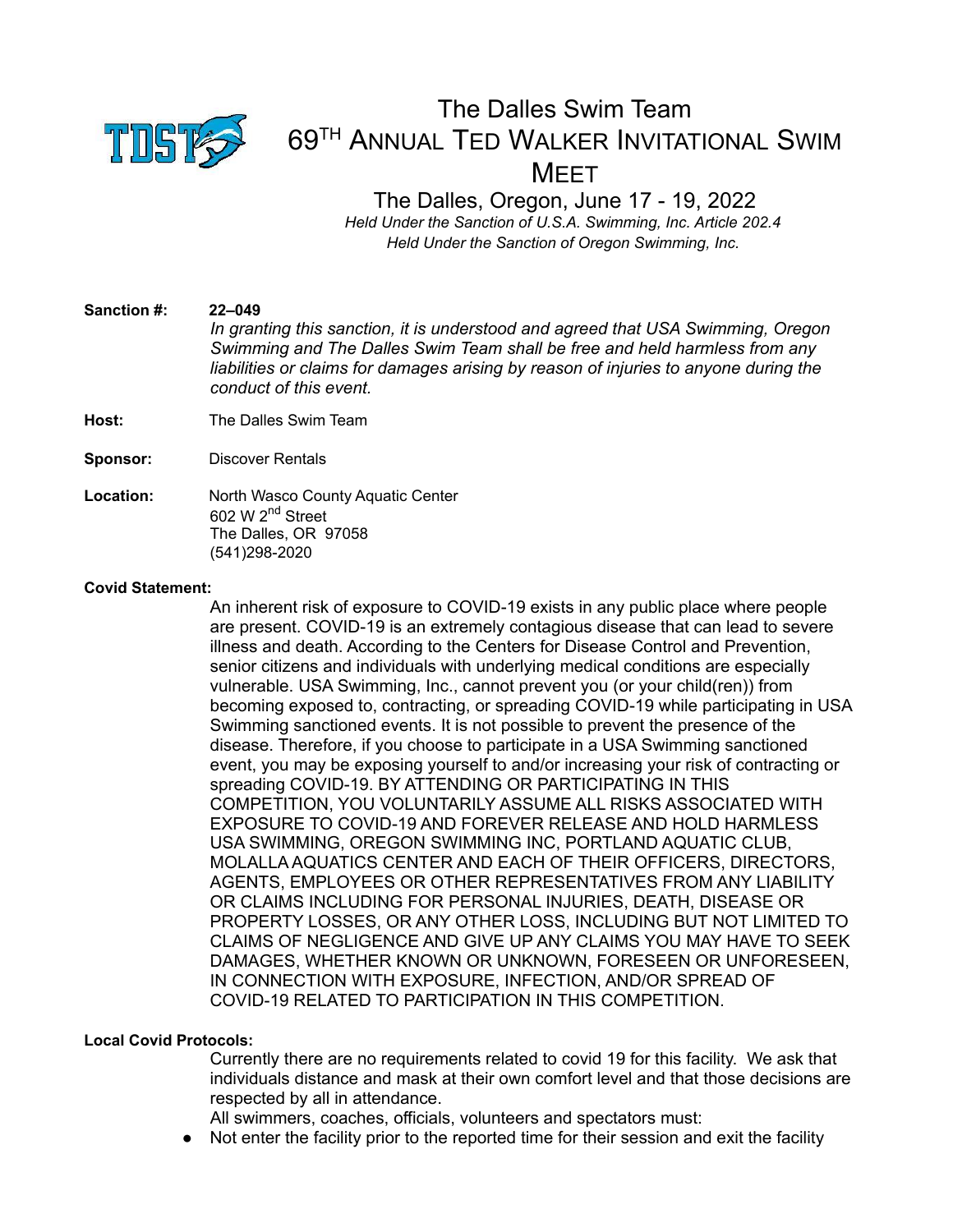promptly at the completion of their session.

- Agree to comply with the state of Oregon and facility guidelines at time of the meet.
- Follow all verbal and posted instructions from meet personnel and facility employees regarding ingress and egress from the facility, competition staging, physical distancing, face coverings, etc.
- Each team will be responsible for monitoring its athletes and verifying compliance with regulations and guidance. **Any person who refuses to comply with any of the above will be asked to leave the facility immediately.**
- **Eligibility:** Swimmers must be currently registered with USA Swimming. NO ON DECK REGISTRATION SHALL BE PERMITTED. Swimmers must be within the listed age brackets as of June 17, 2022. This is an age group, A/B/C invitational meet.
- **Entry Deadline:** Entries must be received by **5:00 pm, Monday, June 6, 2022.**
- **Entry Limit:** This is a split format, 10 & Under, 11 & Over meet. Swimmers may enter a maximum of two (2) individual events plus one relay on Friday night. Swimmers may enter a maximum of three (3) individual events plus one relay on each of Saturday and Sunday.
- **Entry Fees:** \$ 3.00 Oregon Swimming surcharge per swimmer \$13.00 Facility surcharge \$ 4.00 Individual event fee \$12.00 Relay entry fee Make checks payable to: **The Dalles Swim Team**
- **Entry Address:** Ted Walker Invitational Registration PO Box 157 The Dalles, OR 97058 [tdswimteam@gmail.com](mailto:waddington@gorge.net)
- **Entries:** 1. Convert and submit all times as LCM (Long Course Meters). NT will not be accepted.
	- 2. Submit entries in Hy-tek Meet Management or Team Unify format via e-mail to address [tdswimteam@gmail.com](mailto:tdswimteam@gmail.com). Please attach DOC or PDF of Hy-tek entries.
	- 3. Changes will be accepted from registered teams until the close of the coaches' meeting ON A LANE AVAILABLE BASIS ONLY AND WITH REFEREE APPROVAL. USA Swimming registration numbers must be included in all entries.
	- 4. With submission of entries, the coach/team representative attests that all swimmers entered are registered with USA Swimming.
	- 5. Any swimmer entered in the meet must be certified by a USA Swimming member coach as being proficient in performing racing starts or must start each race from within the water. When unaccompanied by a member-coach, it is the responsibility of the swimmer or the swimmer's legal guardian to ensure compliance with this requirement.
- **No Coach:** For unattached swimmers, or swimmers whose coach is not attending the meet, it is the swimmers responsibility to arrange for a certified coach to be responsible for the swimmer. This must be done **BEFORE** the swimmer may enter the water for warm-ups or competition. Please see the Meet Director or the Meet Referee if assistance is needed, upon arrival at the meet.
- **Facility:** Outdoor 50 meter, 8 lane 8' per lane with single lane dividers. Colorado Electronic Timing System with touch pads at start end and buttons used on turn end for 50's finish. Pool depth varies from 6'7" to 12' at deep end and 3'6" at shallow end. Facility has steps for adaptive swimmers. The pool does not have a ramp. The competition course has not been certified in accordance with 104.2.2C(4). Unsupervised playground and splash park are available outside the pool fence. We also offer limited tent camping in the area adjacent to the pool. Restrooms will be open all night. **Overnight RV or Tent Camping will not be available.**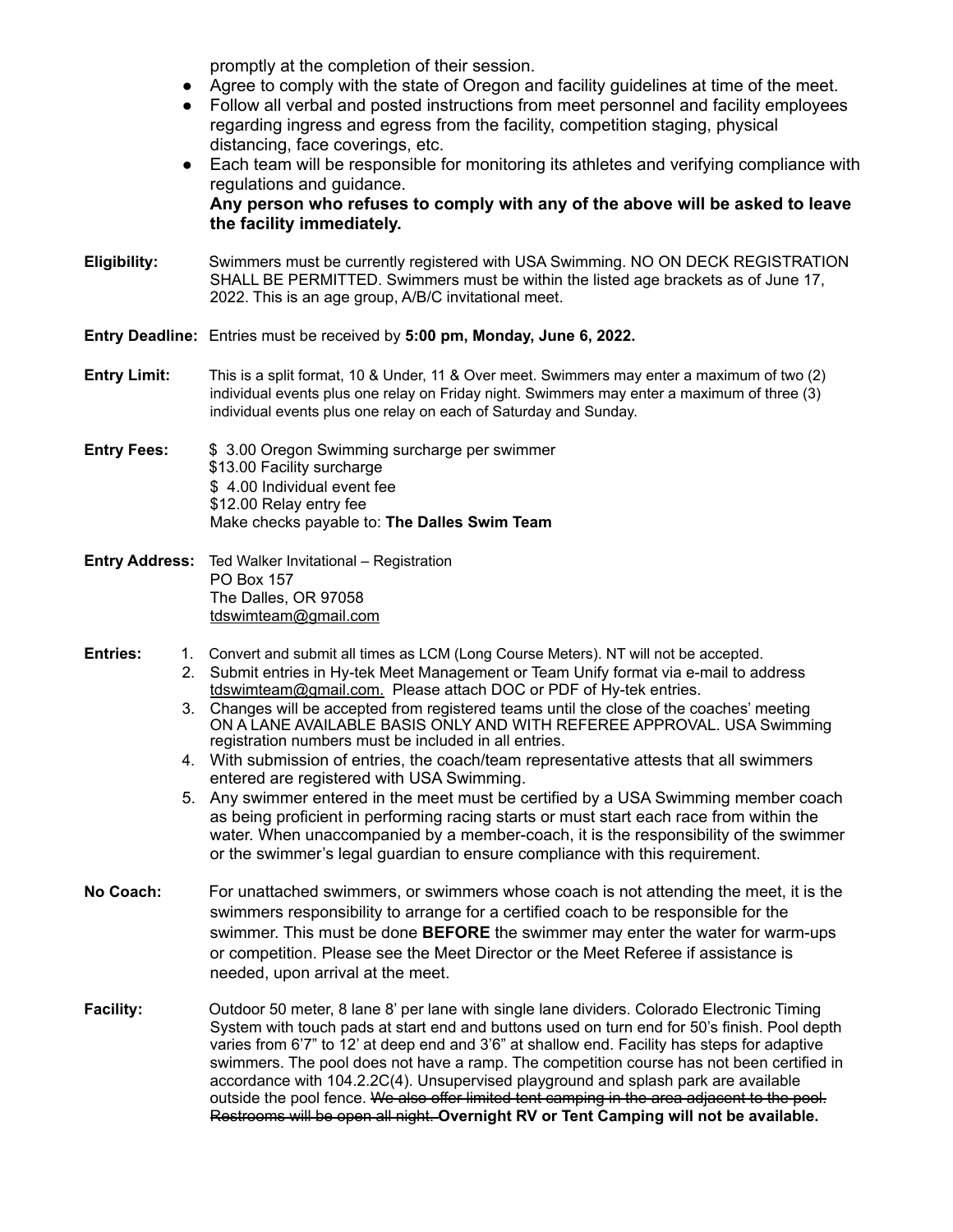**Restrictions:** TOBACCO PRODUCTS OF ANY KIND, ALCOHOLIC BEVERAGES and GLASS CONTAINERS ARE NOT ALLOWED in the swimming venue, on the grounds, or in the parking areas. Use of audio or visual recording devices, including cell phones, is not permitted in changing areas, rest rooms or locker rooms. Deck changing is prohibited.

| <b>Meet Schedule:</b> |                                                     | <b>Friday</b>                                               | Sat/Sun<br><b>Morning</b>                           | Sat/Sun<br><b>Afternoon</b>                                  |
|-----------------------|-----------------------------------------------------|-------------------------------------------------------------|-----------------------------------------------------|--------------------------------------------------------------|
|                       | Warmups                                             | $4:00 \text{ pm}$                                           | $7:00 \text{ am}$                                   | 11:00 am $(13-0)$<br>11:30 am $(11-12)$<br>12:00 pm (Starts) |
|                       | Officials meeting<br>Coaches meeting<br>Meet begins | $4:15 \text{ pm}$<br>$4:45 \text{ pm}$<br>$5:00 \text{ pm}$ | $7:15 \text{ am}$<br>$7:45$ am<br>$8:00 \text{ am}$ | $11:15$ am<br>$12:15 \text{ pm}$<br>12:30 pm                 |

Warmups for the afternoon session to begin at 11:00 am, or 30 minutes after the completion of the morning session.

- **Deck Access:** Coaches and Officials must display appropriate 2022 USA Swimming Membership cards at all times while on deck. Closed pool deck areas available for swimmers, coaches and officials only. Facility is accessible to adaptive swimmers.
- **Rules & Safety:** Current USA Swimming and Oregon Swimming Inc., rules will govern this meet. USA Swimming Minor Athlete Abuse Prevention Policy: All applicable adults participating in or associated with this meet, acknowledge that they are subject to the provisions of the USA Swimming Minor Athlete Abuse Prevention Policy ("MAAPP"), and that they understand that compliance with the MAAPP policy is a condition of participation in the conduct of this competition. Locker Rooms: The facility locker rooms are for registered athletes only. Restrooms for coaches, officials, parents and spectators are located outside the office building. Oregon Swimming rules and OSI Scratch rules will govern this meet. Current Oregon Swimming Safety Guidelines and Warm-up Procedures will be in effect and strictly enforced.
- **Swimwear:** USA Swimming Rule 102.8.1F No Technical Suit may be worn by any 12 & Under USA Swimming athlete member in competition at any Sanctioned, Approved or Observed meet.

#### **Recording Devices & Media Notice:**

|                  | Use of audio or visual recording devices, including a cell phone, is not permitted in changing<br>areas, rest rooms or lockers rooms. Photography/video is prohibited behind the starting<br>blocks. No flash photography allowed except by the express permission of the Meet Referee.<br>No video or other photography in or over the water, such as with a GoPro-type device.<br>Operations of a drone, or any other flying apparatus, is prohibited over the venue pool,<br>athlete/coach areas, spectator areas and open-ceiling locker rooms) any time athletes,<br>coaches, officials and/or spectators are present. This meet may be covered by the media,<br>including photographs, video, webcasting, social media and other forms of obtaining images of<br>athletes participating in the meet. Entry into the meet is acknowledgement and consent to this<br>fact. |
|------------------|--------------------------------------------------------------------------------------------------------------------------------------------------------------------------------------------------------------------------------------------------------------------------------------------------------------------------------------------------------------------------------------------------------------------------------------------------------------------------------------------------------------------------------------------------------------------------------------------------------------------------------------------------------------------------------------------------------------------------------------------------------------------------------------------------------------------------------------------------------------------------------|
| Relays:          | Relay names must be submitted on relay entry forms provided at the meet.                                                                                                                                                                                                                                                                                                                                                                                                                                                                                                                                                                                                                                                                                                                                                                                                       |
| Starting:        | Starting blocks at the deep end of the pool. Second and fourth legs of 200 meter relay events<br>will start in water at shallow (3'6") end of the pool (no starting blocks).                                                                                                                                                                                                                                                                                                                                                                                                                                                                                                                                                                                                                                                                                                   |
| <b>Bull Pen:</b> | A bullpen will be provided for all 8 & Under events only. All other swimmers shall report<br>directly to their assigned lanes. (Event #s 9, 10, 15, 16, 41, 42, 47, 48)                                                                                                                                                                                                                                                                                                                                                                                                                                                                                                                                                                                                                                                                                                        |
| Warm-ups:        | All teams will be assigned to warm-up lanes for the entire warm-up period. Coaches are<br>encouraged to schedule more experienced swimmers for the first half of the period and less<br>experienced swimmers for the second half of the period.                                                                                                                                                                                                                                                                                                                                                                                                                                                                                                                                                                                                                                |
| Awards:          | $1st - 3rd$ (medals); $4th - 8th$ (ribbons)                                                                                                                                                                                                                                                                                                                                                                                                                                                                                                                                                                                                                                                                                                                                                                                                                                    |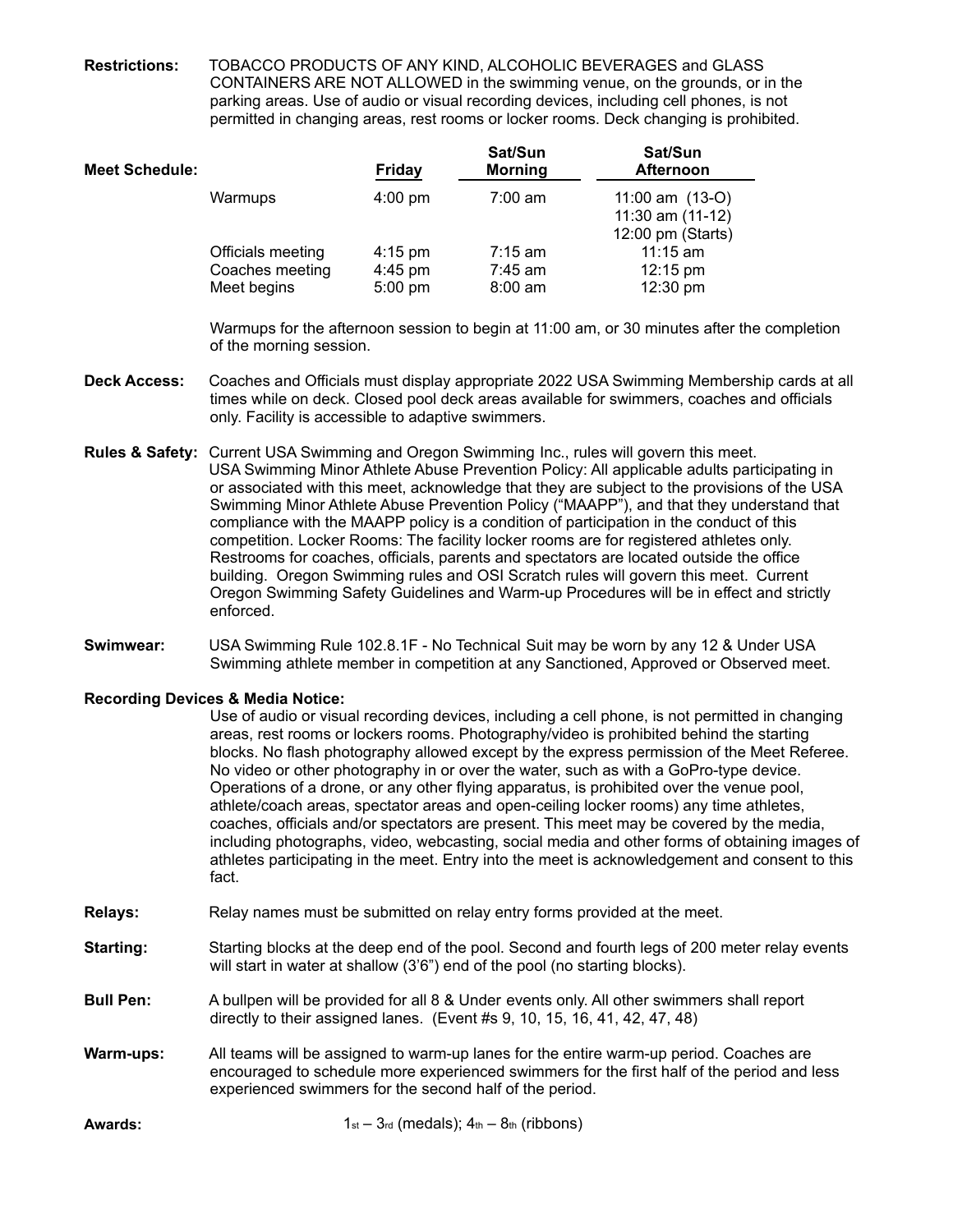| Scoring:                           | Individual: 9-7-6-5-4-3-2-1<br>Relays: 18-14-12-10-8-6-4-2                                                                                                                                                                                                                                                                                                                                                                                                |
|------------------------------------|-----------------------------------------------------------------------------------------------------------------------------------------------------------------------------------------------------------------------------------------------------------------------------------------------------------------------------------------------------------------------------------------------------------------------------------------------------------|
|                                    | All scoring will be based on age groups; 8&U, 9-10, 11-12, 13-14, 15&O, even when swimming a<br>combined event (i.e.13&O event would be scored 13-14 and 15&O).                                                                                                                                                                                                                                                                                           |
| Officials:                         | Please submit with your entries a list of officials and the sessions they will be attending. It is<br>expected that each team will provide officials and a final list must be emailed to the Meet<br>Director and Meet Referee one week prior to the meet. Teams providing officials will receive<br>priority in any meet entry decisions. Thank you for your assistance in this area. Officials'<br>uniform is white top, black bottoms and black shoes. |
| <b>Hospitality:</b>                | Officials and Coaches are invited to enjoy the hospitality provided by The Dalles Swim Team<br>parents.                                                                                                                                                                                                                                                                                                                                                   |
| Timers:                            | Each team will be given timing lane assignments. Please designate a parent<br>representative to report to the Head Timer 30 minutes prior to the start of the meet.                                                                                                                                                                                                                                                                                       |
| <b>Meet Referee:</b>               | Tom Ishii, (503) 559-5871, tbishii@wvi.com                                                                                                                                                                                                                                                                                                                                                                                                                |
| <b>Administrative</b><br>Official: | Betty Ishii, (503) 559-5703, <i>ishiib@wvi.com</i>                                                                                                                                                                                                                                                                                                                                                                                                        |
| <b>Meet Director:</b>              | Erin Ford, TDswimteam@gmail.com                                                                                                                                                                                                                                                                                                                                                                                                                           |
| Lost & Found:                      | Items will be turned in at the office. After the conclusion of the meet, please contact our<br>Meet Director if you have lost or left something at the meet.                                                                                                                                                                                                                                                                                              |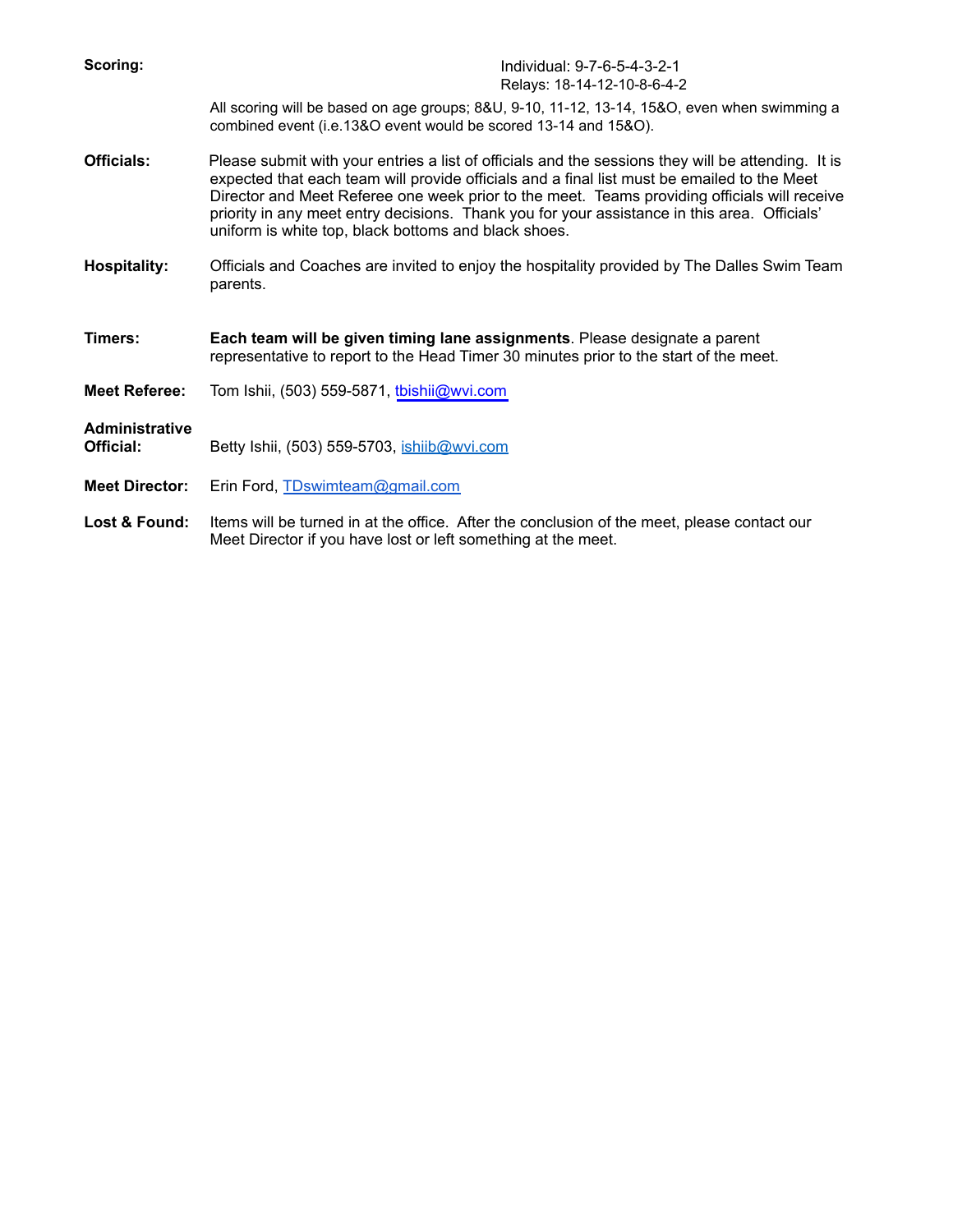# The Dalles Swim Team **69th Annual Ted Walker Invitational Swim Meet** June 17th - 19th, 2022

## **Girls Event Boys**

| <b>FRIDAY EVENING 6/17/22</b> |                                       |  |  |
|-------------------------------|---------------------------------------|--|--|
|                               | Open 200 Meter Individual Medley      |  |  |
|                               | 11 & Over 400 Meter Freestyle Relay   |  |  |
|                               | 11 & Over 400 Meter Individual Medley |  |  |
|                               | 11 & Over 400 Meter Freestyle         |  |  |

### **SATURDAY MORNING 6/18/22**

|    | 8 & Under 50 Meter Backstroke     | 10 |
|----|-----------------------------------|----|
| 11 | 9-10 50 Meter Backstroke          | 12 |
| 13 | 10 & Under 100 Meter Breaststroke | 14 |
| 15 | 8 & Under 50 Meter Butterfly      | 16 |
| 17 | 9-10 50 Meter Butterfly           | 18 |
| 19 | 10 & Under 100 Meter Freestyle    | 20 |
| 21 | 10 & Under 200 Meter Medley Relay | フフ |

### **SATURDAY AFTERNOON 6/18/22**

| 23 | 11-12 50 Meter Backstroke        | 24 |
|----|----------------------------------|----|
|    |                                  |    |
| 25 | 13 & Over 100 Meter Backstroke   | 26 |
| 27 | 11-12 100 Meter Breaststroke     | 28 |
| 29 | 13 & Over 200 Meter Breaststroke | 30 |
| 31 | 11 & Over 100 Meter Freestyle    | 32 |
| 33 | 11-12 50 Meter Butterfly         | 34 |
| 35 | 13 & Over 100 Meter Butterfly    | 36 |
| 37 | 11 & Over 200 Meter Medley Relay | 38 |

### **SUNDAY MORNING 6/19/22**

| 39 | 10 & Under 200 Freestyle             | 40 |
|----|--------------------------------------|----|
| 41 | 8 & Under 50 Meter Breaststroke      | 42 |
| 43 | 9-10 50 Meter Breaststroke           | 44 |
| 45 | 10 & Under 100 Meter Backstroke      | 46 |
| 47 | 8 & Under 50 Meter Freestyle         | 48 |
| 49 | 9-10 50 Meter Freestyle              | 50 |
| 51 | 10 & Under 100 Meter Butterfly       | 52 |
| 53 | 10 & Under 200 Meter Freestyle Relay | 54 |